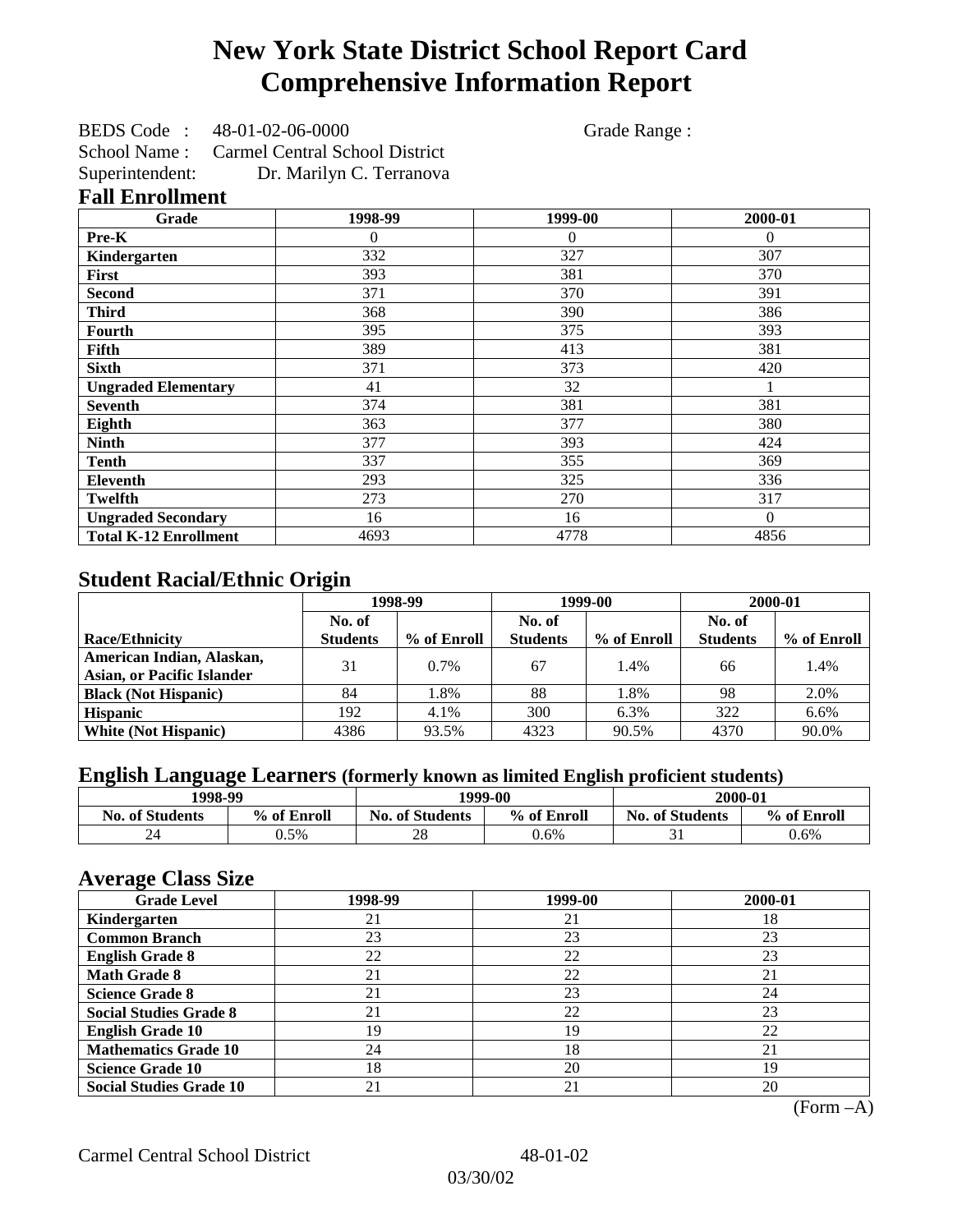## **District Need to Resource Capacity Category**

| <b>N/RC Category</b> | <b>Description</b>                                                  |
|----------------------|---------------------------------------------------------------------|
|                      | This is a school district with average student needs in relation to |
|                      | district resource capacity.                                         |

### **Similar School Group and Description**

| <b>Similar School Group</b> | <b>Description</b> |
|-----------------------------|--------------------|
| <b>NA</b>                   | <b>NA</b>          |

**All schools within the same N/RC category are divided into three similar groups defined by the percentage of students in the school who are eligible for the free lunch program and/or who are English Language Learners (formerly known as Limited English proficient).**

## **Attendance and Suspension**

|                               | 1997-98         |         |                 | 1998-99 | 1999-00         |         |
|-------------------------------|-----------------|---------|-----------------|---------|-----------------|---------|
|                               | No. of          | $%$ of  | No. of          | $%$ of  | No. of          | $%$ of  |
|                               | <b>Students</b> | Enroll. | <b>Students</b> | Enroll. | <b>Students</b> | Enroll. |
| <b>Annual Attendance Rate</b> |                 | 95.1%   |                 | 94.4%   |                 | 94.8%   |
| <b>Student Suspensions</b>    | 251             | 5.4%    | 230             | 4.9%    | 246             | 5.1%    |

### **Student Socioeconomic and Stability Indicators (Percent of Enrollment)**

|                          | 1998-99 | 1999-00   | 2000-01 |
|--------------------------|---------|-----------|---------|
| <b>Free Lunch</b>        | 5.8%    | 5.7%      | 3.7%    |
| <b>Reduced Lunch</b>     | 2.7%    | 2.9%      | 3.2%    |
| <b>Public Assistance</b> | N/A     | N/A       | N/A     |
| <b>Student Stability</b> | NA      | <b>NA</b> | NA      |

### **Staff Counts**

\*Teaching out of certification more than on an incidental basis.

(Form –B)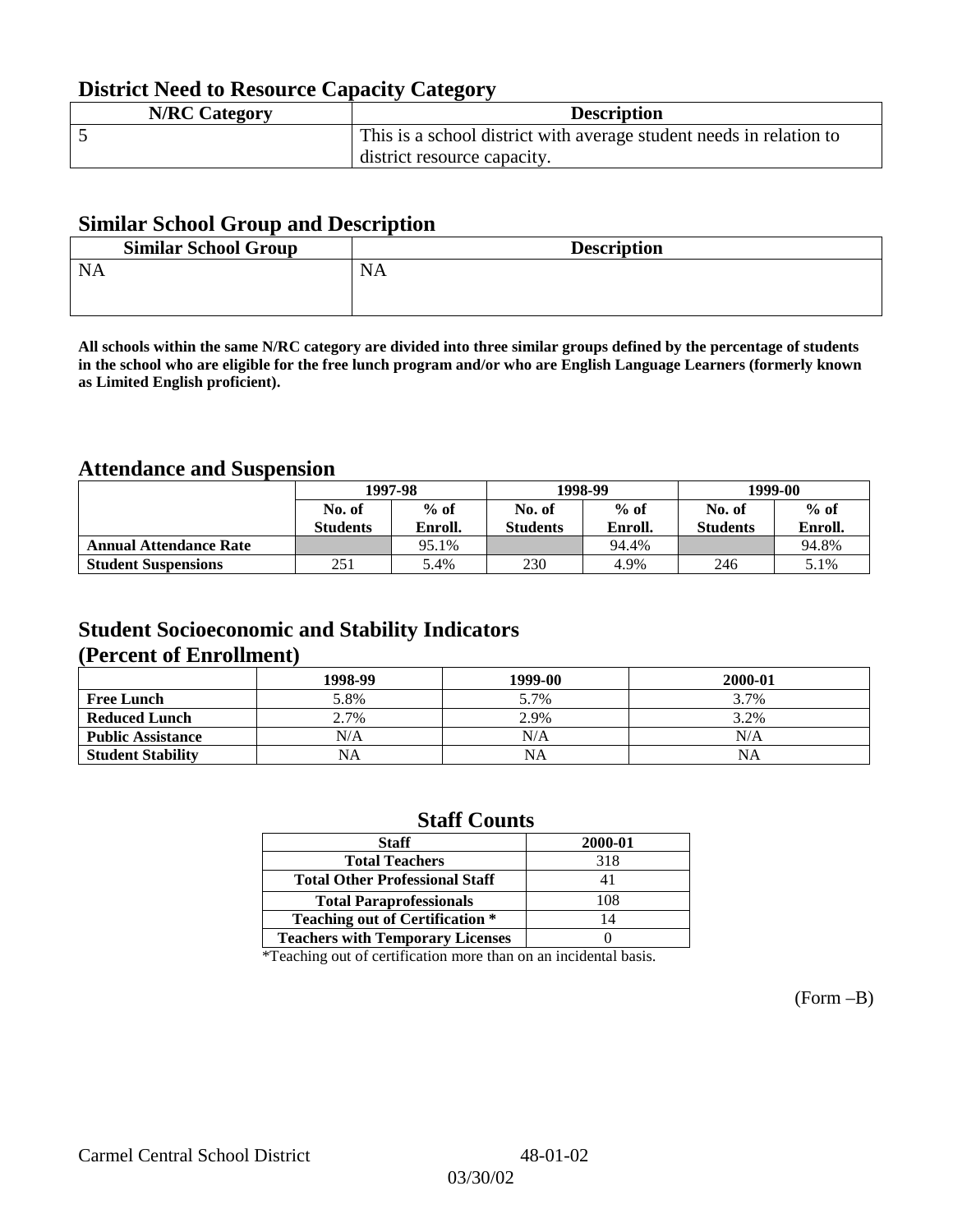# **High School Graduates and Dropouts**

|                           | 1998-99                           |                                                    | 1999-00                   |                                   |                                                    | 2000-01                          |                                   |                                                    |
|---------------------------|-----------------------------------|----------------------------------------------------|---------------------------|-----------------------------------|----------------------------------------------------|----------------------------------|-----------------------------------|----------------------------------------------------|
| <b>Total</b><br>Graduates | <b>Regents</b><br><b>Diplomas</b> | $\frac{0}{0}$<br><b>Regents</b><br><b>Diplomas</b> | Total<br><b>Graduates</b> | <b>Regents</b><br><b>Diplomas</b> | $\frac{6}{6}$<br><b>Regents</b><br><b>Diplomas</b> | <b>Total</b><br><b>Graduates</b> | <b>Regents</b><br><b>Diplomas</b> | $\frac{0}{0}$<br><b>Regents</b><br><b>Diplomas</b> |
| 277                       | 188                               | 68%                                                | 249                       | 153                               | 61%                                                | 293                              | 180                               | 61%                                                |

## **High School Graduates\* Earning Regents Diplomas (All Students)**

## **Distribution of 2000-01 Graduates (All Students)**

|                | To 4-vear<br>College | To 2-year<br>College | <b>To Other Post-</b><br><b>Secondary</b> | <b>To the Military</b> | <b>Employment</b> | Other |
|----------------|----------------------|----------------------|-------------------------------------------|------------------------|-------------------|-------|
| <b>Number</b>  | 165                  | $\circ$<br>δŹ        |                                           |                        | Zb                |       |
| <b>Percent</b> | 56%                  | 28%                  | 3%                                        | 4%                     | 9%                | 0%    |

### **2000-01 High School Completers with Disabilities**

| Graduates* | <b>Regents</b><br><b>Diplomas</b> | <b>IEP Diplomas</b><br>or Certificates | <b>All 2000-01</b><br>completers |
|------------|-----------------------------------|----------------------------------------|----------------------------------|
| a          | b)                                | (c)                                    | $(a+c)$                          |
|            |                                   |                                        |                                  |

\* Local Diplomas (including local diplomas with Regents endorsements)

### **High School Noncompletion Rates**

| ັ                           | 1998-99         |         |                 | 1999-00 | 2000-01         |         |
|-----------------------------|-----------------|---------|-----------------|---------|-----------------|---------|
|                             | No. of          | $%$ of  | No. of          | $%$ of  | No. of          | $%$ of  |
|                             | <b>Students</b> | Enroll. | <b>Students</b> | Enroll. | <b>Students</b> | Enroll. |
| Dropped out                 |                 | 0.9%    | 18              | 1.3%    |                 | 1.2%    |
| <b>Entered GED program*</b> |                 | 0.9%    | 16              | 1.2%    |                 | 2.4%    |

\* The number and percentage of students who entered an alternative program leading to a high school equivalency diploma during each school year.

 $(Form - C)$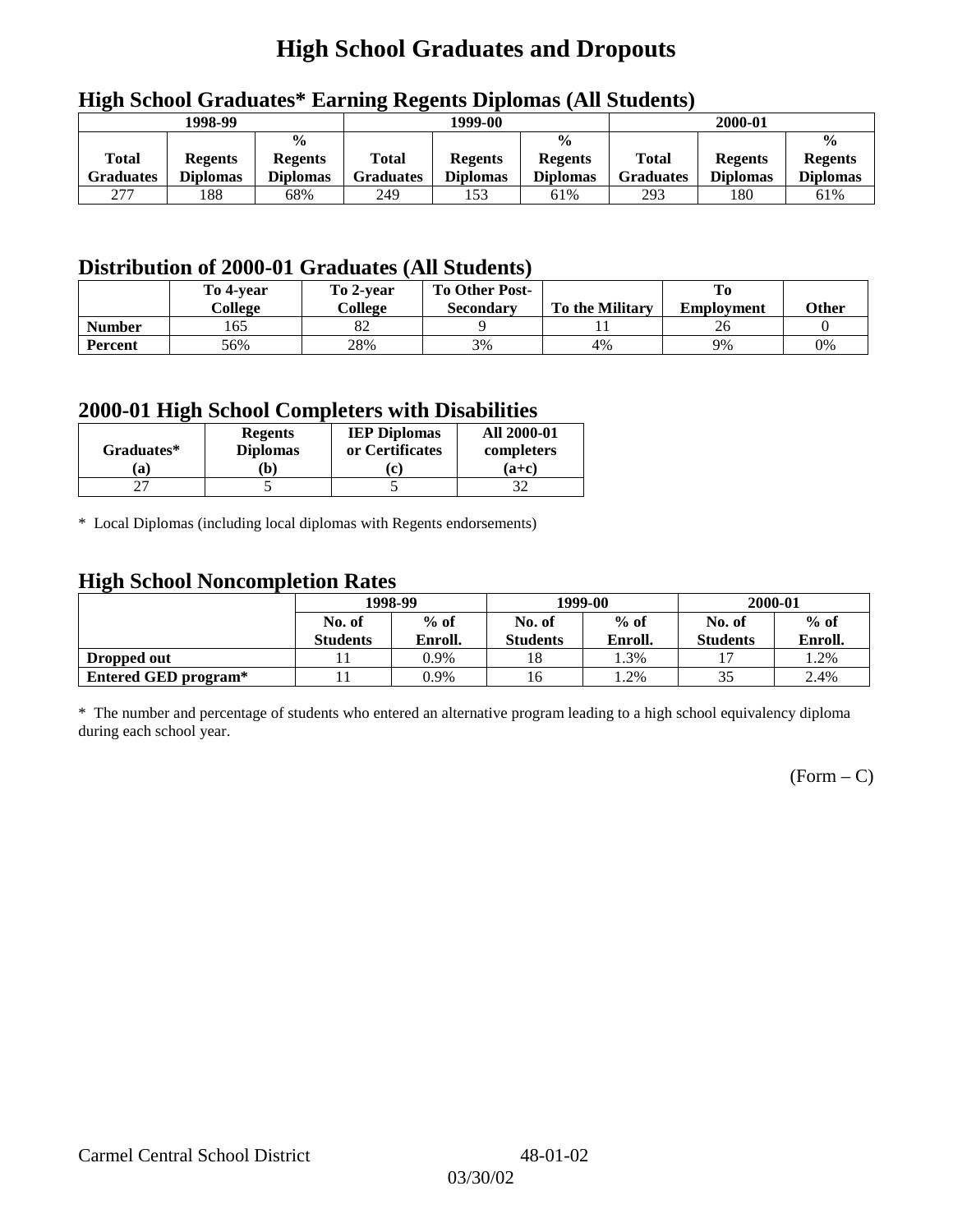# **Second Language Proficiency Examinations**

|                | 1998-99    |           |                   | 1999-00   | 2000-01    |           |  |
|----------------|------------|-----------|-------------------|-----------|------------|-----------|--|
| <b>Test</b>    | No. Tested | % Passing | <b>No. Tested</b> | % Passing | No. Tested | % Passing |  |
| French         |            | 0%        |                   | 0%        | 24         | 100%      |  |
| <b>German</b>  |            | 0%        |                   | 0%        |            | 0%        |  |
| <b>Italian</b> |            | 0%        |                   | 0%        | 56         | 98%       |  |
| Latin          |            | 0%        |                   | 0%        |            | 0%        |  |
| <b>Spanish</b> |            | 0%        |                   | 0%        | 181        | 99%       |  |

#### **General Education Students**

### **Students with Disabilities**

|                | 1998-99    |           |                   | 1999-00   | 2000-01           |           |  |
|----------------|------------|-----------|-------------------|-----------|-------------------|-----------|--|
| <b>Test</b>    | No. Tested | % Passing | <b>No. Tested</b> | % Passing | <b>No. Tested</b> | % Passing |  |
| French         |            | $0\%$     |                   | 0%        |                   | 0%        |  |
| German         |            | 0%        |                   | 0%        |                   | 0%        |  |
| <b>Italian</b> |            | 0%        |                   | 0%        |                   | 0%        |  |
| Latin          |            | 0%        |                   | 0%        |                   | 0%        |  |
| <b>Spanish</b> |            | 0%        |                   | 0%        |                   | 0%        |  |

**School reports contain data for students with disabilities for the 1999-00 and 2000-01 school years only because of changes in data collection procedures; 1998-99 data do not appear. District reports contain data for all students with disabilities enrolled in the district for the 1998-99, 1999-00 and 2000-01 school years.**

(Form – D)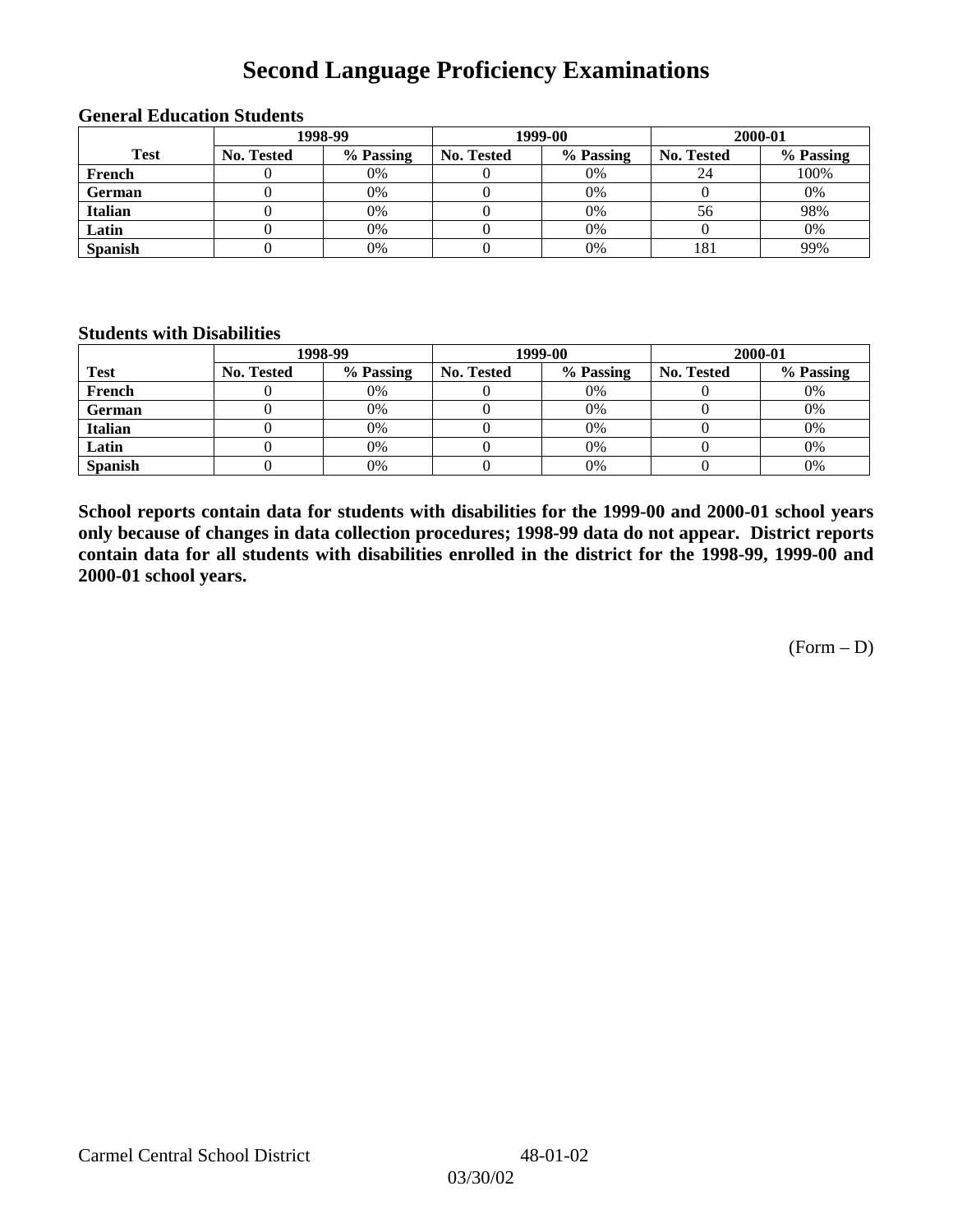## **Regents Competency Tests**

|                       |                   | 1998-99   |            | 1999-00   | 2000-01           |           |  |
|-----------------------|-------------------|-----------|------------|-----------|-------------------|-----------|--|
| <b>Test</b>           | <b>No. Tested</b> | % Passing | No. Tested | % Passing | <b>No. Tested</b> | % Passing |  |
| <b>Math</b>           |                   | 100%      | О          | 100%      |                   | 0%        |  |
| <b>Science</b>        | 93                | 75%       | 23         | 83%       |                   | 0%        |  |
| <b>Reading</b>        |                   | 100%      |            |           |                   | 0%        |  |
| Writing               |                   | 100%      |            |           |                   | 0%        |  |
| <b>Global Studies</b> | 33                | 76%       | 15         | 67%       |                   |           |  |
| US Hist & Gov't.      | 35                | 71%       | 42         | 79%       |                   | 54%       |  |

#### **General Education Students**

### **Students with Disabilities**

|                       |                   | 1998-99   | 1999-00           |           | 2000-01           |           |
|-----------------------|-------------------|-----------|-------------------|-----------|-------------------|-----------|
| <b>Test</b>           | <b>No. Tested</b> | % Passing | <b>No. Tested</b> | % Passing | <b>No. Tested</b> | % Passing |
| <b>Math</b>           |                   | 0%        | 49                | 86%       | 53                | 79%       |
| <b>Science</b>        |                   | 0%        | 53                | 64%       |                   | 83%       |
| <b>Reading</b>        |                   | 0%        |                   | 71%       | 45                | 87%       |
| Writing               |                   | $0\%$     | 18                | 94%       | 18                | 100%      |
| <b>Global Studies</b> |                   | 0%        | 20                | 30%       | 12                | 58%       |
| US Hist & Gov't.      |                   | 0%        | 20                | 70%       |                   | 20%       |

**School reports contain data for students with disabilities for the 1999-00 and 2000-01 school years only because of changes in data collection procedures; 1998-99 data do not appear. District reports contain data for all students with disabilities enrolled in the district for the 1998-99, 1999-00 and 2000-01 school years.**

(Form –E)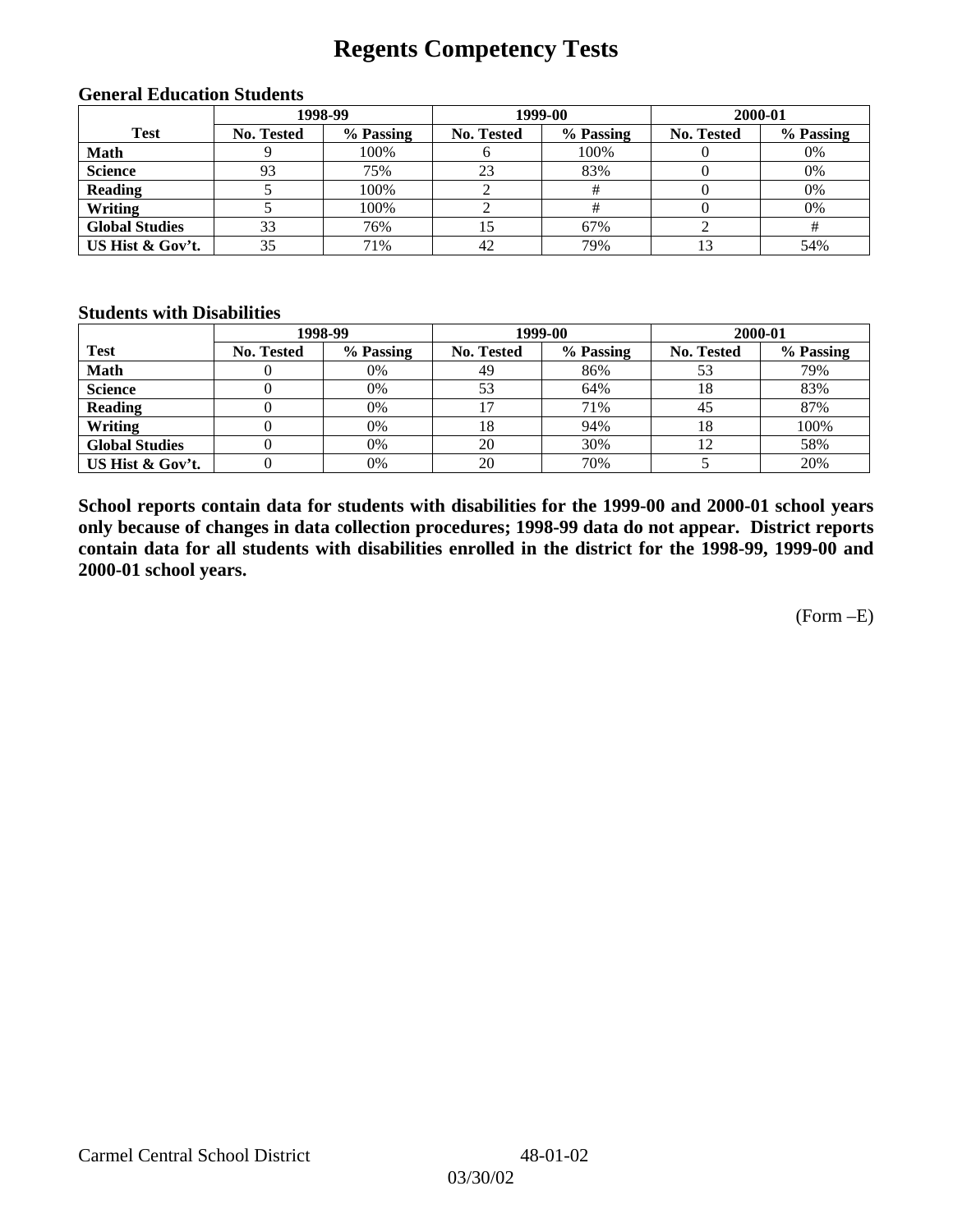|                                                             | <b>All Students</b> |                                                 |                  | <b>Students with Disabilities</b> |                           |                  |  |  |
|-------------------------------------------------------------|---------------------|-------------------------------------------------|------------------|-----------------------------------|---------------------------|------------------|--|--|
|                                                             | 1999                | 2000                                            | 2001             | 1999                              | 2000                      | 2001             |  |  |
|                                                             |                     | <b>Comprehensive English</b>                    |                  |                                   |                           |                  |  |  |
| Number Tested                                               | 300                 | 308                                             | 276              | 9                                 | 21                        | 24               |  |  |
| Number scoring $55 \overline{\text{to } 100}$               | 289                 | 297                                             | 267              | $\overline{4}$                    | 18                        | 19               |  |  |
| Number scoring 65 to 100                                    | 264                 | 269                                             | 242              | $\overline{2}$                    | $\overline{8}$            | $\overline{11}$  |  |  |
| Number scoring 85 to 100                                    | 104                 | 76                                              | 111              | $\Omega$                          | $\Omega$                  | $\Omega$         |  |  |
| Percentage of Tested Scoring 55-100                         | 96%                 | 96%                                             | 97%              | 44%                               | 86%                       | 79%              |  |  |
| Percentage of Tested Scoring 65-100                         | 88%                 | 87%                                             | 88%              | 22%                               | 38%                       | 46%              |  |  |
| Percentage of Tested Scoring 85-100                         | 35%                 | 25%                                             | 40%              | $0\%$                             | 0%                        | $0\%$            |  |  |
|                                                             |                     | Math I                                          |                  |                                   |                           |                  |  |  |
| Number Tested                                               | 307                 | 406                                             | 397              | 8                                 | 22                        | 23               |  |  |
| Number scoring 55 to 100                                    | 273                 | 345                                             | 340              | $\overline{2}$                    | 8                         | $\overline{2}$   |  |  |
| Number scoring 65 to 100                                    | 250                 | 314                                             | 311              | $\overline{2}$                    | 4                         | $\mathbf{1}$     |  |  |
| Number scoring 85 to 100                                    | 118                 | 192                                             | 149              | $\overline{0}$                    | $\overline{2}$            | $\mathbf{1}$     |  |  |
| Percentage of Tested Scoring 55-100                         | 89%                 | 85%                                             | 86%              | 25%                               | 36%                       | 9%               |  |  |
| Percentage of Tested Scoring 65-100                         | 81%                 | 77%                                             | 78%              | 25%                               | 18%                       | 4%               |  |  |
| Percentage of Tested Scoring 85-100                         | 38%                 | 47%                                             | 38%              | $0\%$                             | 9%                        | 4%               |  |  |
| Math A                                                      |                     |                                                 |                  |                                   |                           |                  |  |  |
| Number Tested                                               | $\boldsymbol{0}$    | 1                                               | $\boldsymbol{0}$ | $\boldsymbol{0}$                  | 1                         | $\boldsymbol{0}$ |  |  |
| Number scoring 55 to 100                                    | $\boldsymbol{0}$    | $\overline{\#}$                                 | $\overline{0}$   | $\overline{0}$                    | $\overline{\#}$           | $\boldsymbol{0}$ |  |  |
| Number scoring 65 to 100                                    | $\mathbf{0}$        | $\#$                                            | $\mathbf{0}$     | $\overline{0}$                    | $\overline{\overline{t}}$ | $\boldsymbol{0}$ |  |  |
| Number scoring 85 to 100                                    | $\overline{0}$      | $\overline{\#}$                                 | $\mathbf{0}$     | $\mathbf{0}$                      | $\overline{\#}$           | $\mathbf{0}$     |  |  |
| Percentage of Tested Scoring 55-100                         | 0%                  | $\overline{\#}$                                 | 0%               | 0%                                | #                         | 0%               |  |  |
| Percentage of Tested Scoring 65-100                         | 0%                  | $\overline{\#}$                                 | 0%               | 0%                                | #                         | 0%               |  |  |
| Percentage of Tested Scoring 85-100                         | 0%                  | $\#$                                            | 0%               | 0%                                | $\#$                      | 0%               |  |  |
|                                                             |                     | Global Studies (last administered January 2000) |                  |                                   |                           |                  |  |  |
| Number Tested                                               | 283                 | 8                                               |                  | 6                                 | $\mathbf{0}$              |                  |  |  |
| Number scoring 55 to 100                                    | 274                 | 8                                               |                  | 6                                 | $\overline{0}$            |                  |  |  |
| Number scoring 65 to 100                                    | 254                 | $\overline{8}$                                  |                  | 5                                 | $\overline{0}$            |                  |  |  |
| Number scoring 85 to 100                                    | 86                  | 3                                               |                  | $\overline{0}$                    | $\overline{0}$            |                  |  |  |
| Percentage of Tested Scoring 55-100                         | 97%                 | 100%                                            |                  | 100%                              | 0%                        |                  |  |  |
| Percentage of Tested Scoring 65-100                         | 90%                 | 100%                                            |                  | 83%                               | 0%                        |                  |  |  |
| Percentage of Tested Scoring 85-100                         | 30%                 | 38%                                             |                  | 0%                                | 0%                        |                  |  |  |
| Global History and Geography (first administered June 2000) |                     |                                                 |                  |                                   |                           |                  |  |  |
| Number Tested                                               |                     | 363                                             | 373              |                                   | 25                        | 37               |  |  |
| Number scoring 55 to 100                                    |                     | 336                                             | 354              |                                   | 16                        | 24               |  |  |
| Number scoring 65 to 100                                    |                     | 291                                             | 322              |                                   | $\overline{9}$            | $\overline{17}$  |  |  |
| Number scoring 85 to 100                                    |                     | 194                                             | 127              |                                   | 1                         | $\overline{3}$   |  |  |
| Percentage of Tested Scoring 55-100                         |                     | 93%                                             | 95%              |                                   | 64%                       | 65%              |  |  |
| Percentage of Tested Scoring 65-100                         |                     | 80%                                             | 86%              |                                   | 36%                       | 46%              |  |  |
| Percentage of Tested Scoring 85-100                         |                     | 53%                                             | 34%              |                                   | 4%                        | $8\%$            |  |  |

 $(Form - G)$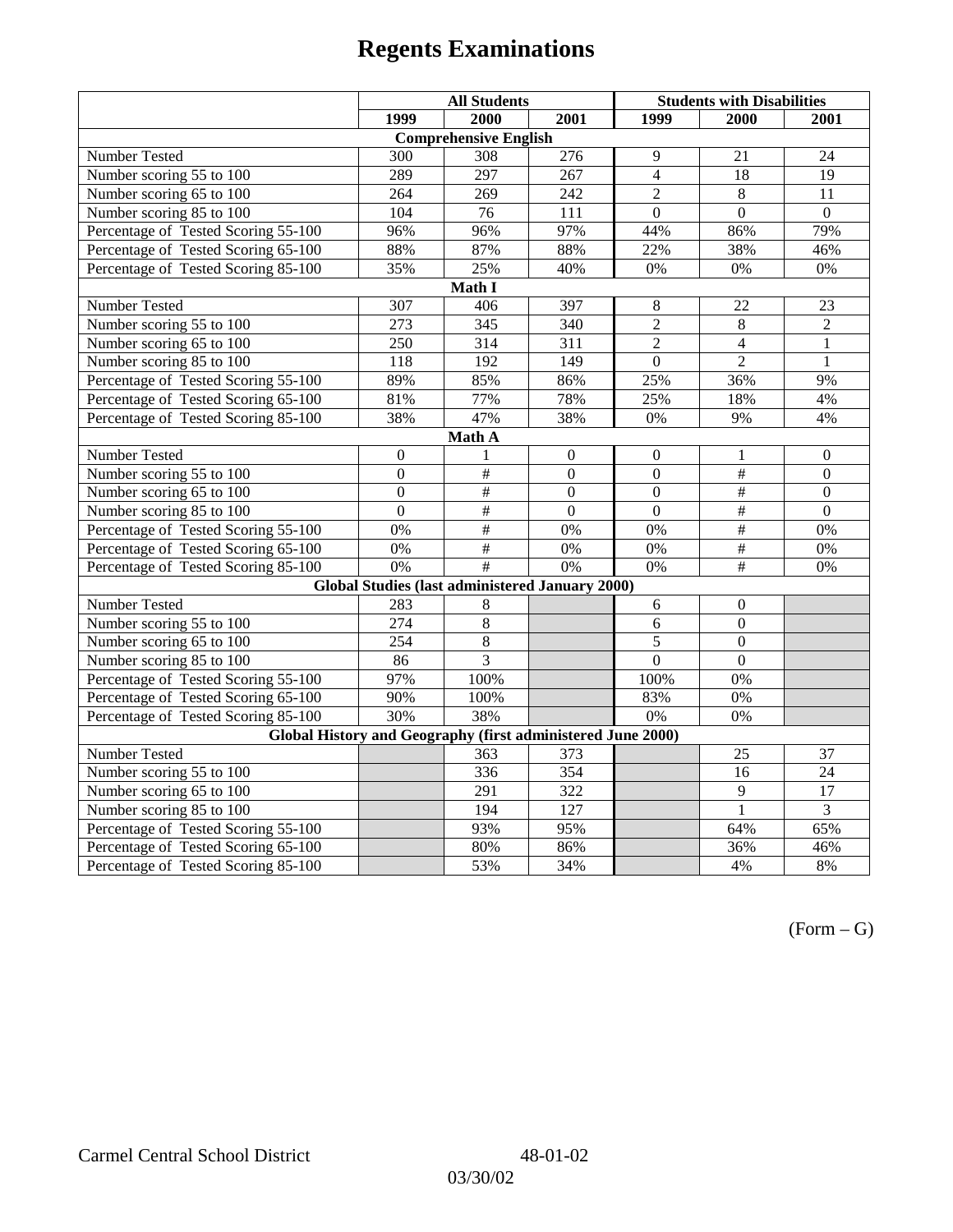|                                                              |            | <b>All Students</b>                                        |          | <b>Students with Disabilities</b> |          |          |
|--------------------------------------------------------------|------------|------------------------------------------------------------|----------|-----------------------------------|----------|----------|
|                                                              | 1999       | 2000                                                       | 2001     | 1999                              | 2000     | 2001     |
| U.S. History and Government (last administered January 2001) |            |                                                            |          |                                   |          |          |
| Number Tested                                                | <b>200</b> | 272                                                        | 14       |                                   | 6        | $\Omega$ |
| Number scoring 55 to 100                                     | 197        | 257                                                        | 14       | #                                 | 5        | $\theta$ |
| Number scoring 65 to 100                                     | 184        | 230                                                        | 14       | $\#$                              | 4        | $\Omega$ |
| Number scoring 85 to 100                                     | 86         | 92                                                         | $\Omega$ | #                                 | $\theta$ | $\Omega$ |
| Percentage of Tested Scoring 55-100                          | 98%        | 94%                                                        | 100%     | #                                 | 83%      | $0\%$    |
| Percentage of Tested Scoring 65-100                          | 92%        | 85%                                                        | 100%     | #                                 | 67%      | $0\%$    |
| Percentage of Tested Scoring 85-100                          | 43%        | 34%                                                        | 0%       | #                                 | $0\%$    | $0\%$    |
|                                                              |            | U.S. History and Government (first administered June 2001) |          |                                   |          |          |
| Number Tested                                                |            |                                                            | 304      |                                   |          | 21       |
| Number scoring 55 to 100                                     |            |                                                            | 277      |                                   |          | 9        |
| Number scoring 65 to 100                                     |            |                                                            | 249      |                                   |          | 8        |
| Number scoring 85 to 100                                     |            |                                                            | 136      |                                   |          |          |
| Percentage of Tested Scoring 55-100                          |            |                                                            | 91%      |                                   |          | 43%      |
| Percentage of Tested Scoring 65-100                          |            |                                                            | 82%      |                                   |          | 38%      |
| Percentage of Tested Scoring 85-100                          |            |                                                            | 45%      |                                   |          | 5%       |

(Form – H)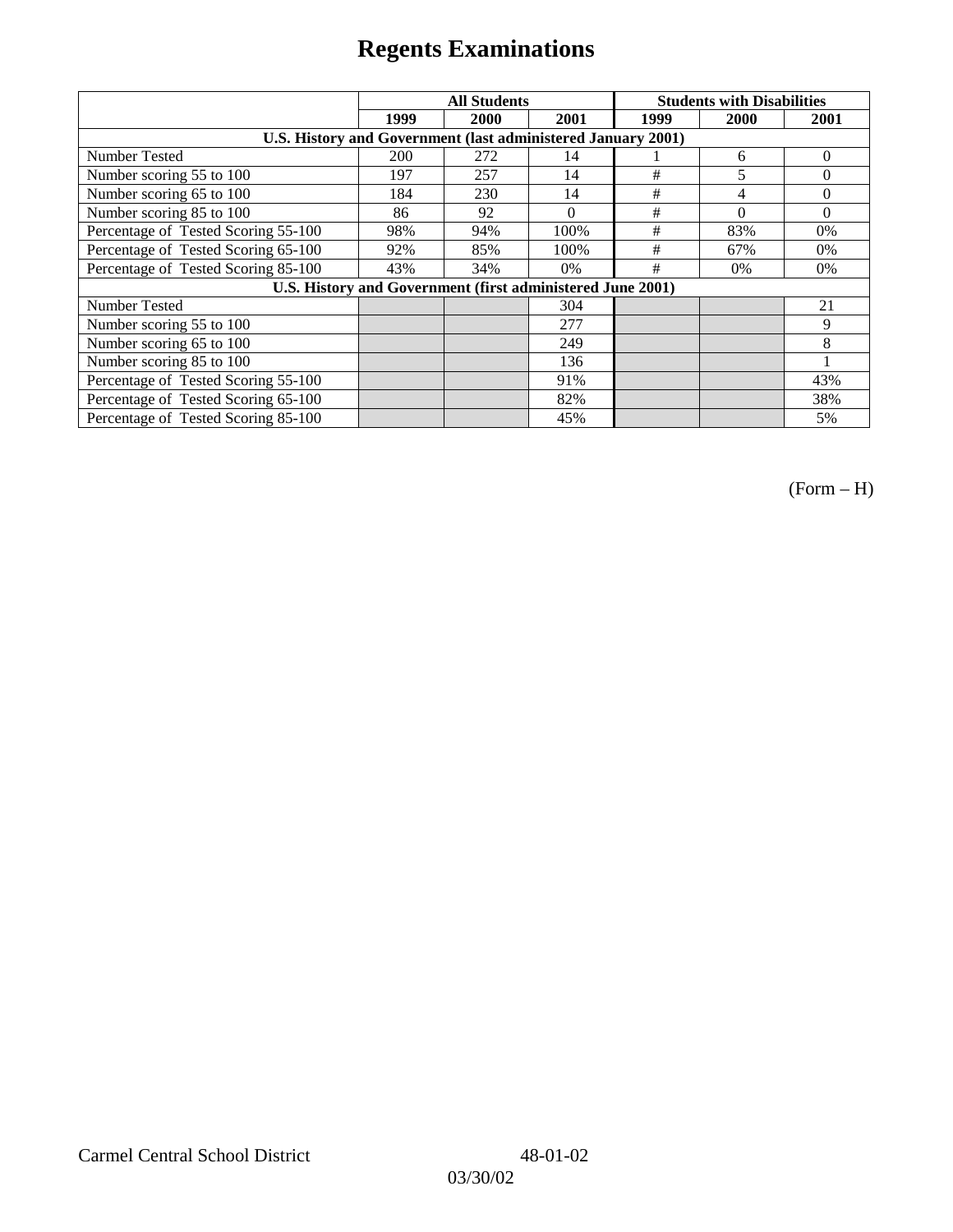# **Average Grade Enrollment**

### **All Students**

| Year | Grade 9<br><b>Enrollment</b><br>(June) | Grade 10<br><b>Enrollment</b><br>(June) | Grade 11<br><b>Enrollment</b><br>(June) | Grade 12<br><b>Enrollment</b><br>(June) | $AGE^*$ |
|------|----------------------------------------|-----------------------------------------|-----------------------------------------|-----------------------------------------|---------|
| 1999 | 374                                    | 327                                     | 269                                     | 270                                     | 310     |
| 2000 | 388                                    | 352                                     | 314                                     | 270                                     | 331     |
| 2001 | 412                                    | 360                                     | 312                                     | 296                                     | 345     |

\* In schools with no grade 9 - 12 enrollment, AGE is the grade 8 enrollment

#### **Students with Disabilities**

| Year | Grade 9<br><b>Enrollment</b><br>(June) | Grade 10<br><b>Enrollment</b><br>(June) | Grade 11<br><b>Enrollment</b><br>(June) | Grade 12<br><b>Enrollment</b><br>(June) | $AGE^*$ |
|------|----------------------------------------|-----------------------------------------|-----------------------------------------|-----------------------------------------|---------|
| 1999 | 53                                     | 26                                      | 22                                      |                                         | 28      |
| 2000 | 55                                     | 42                                      | 32                                      | 28                                      | 39      |
| 2001 | 41                                     | 34                                      | 30                                      | 27                                      | 33      |

\* In schools with no grade 9 - 12 enrollment, AGE is the grade 8 enrollment

(Form – I)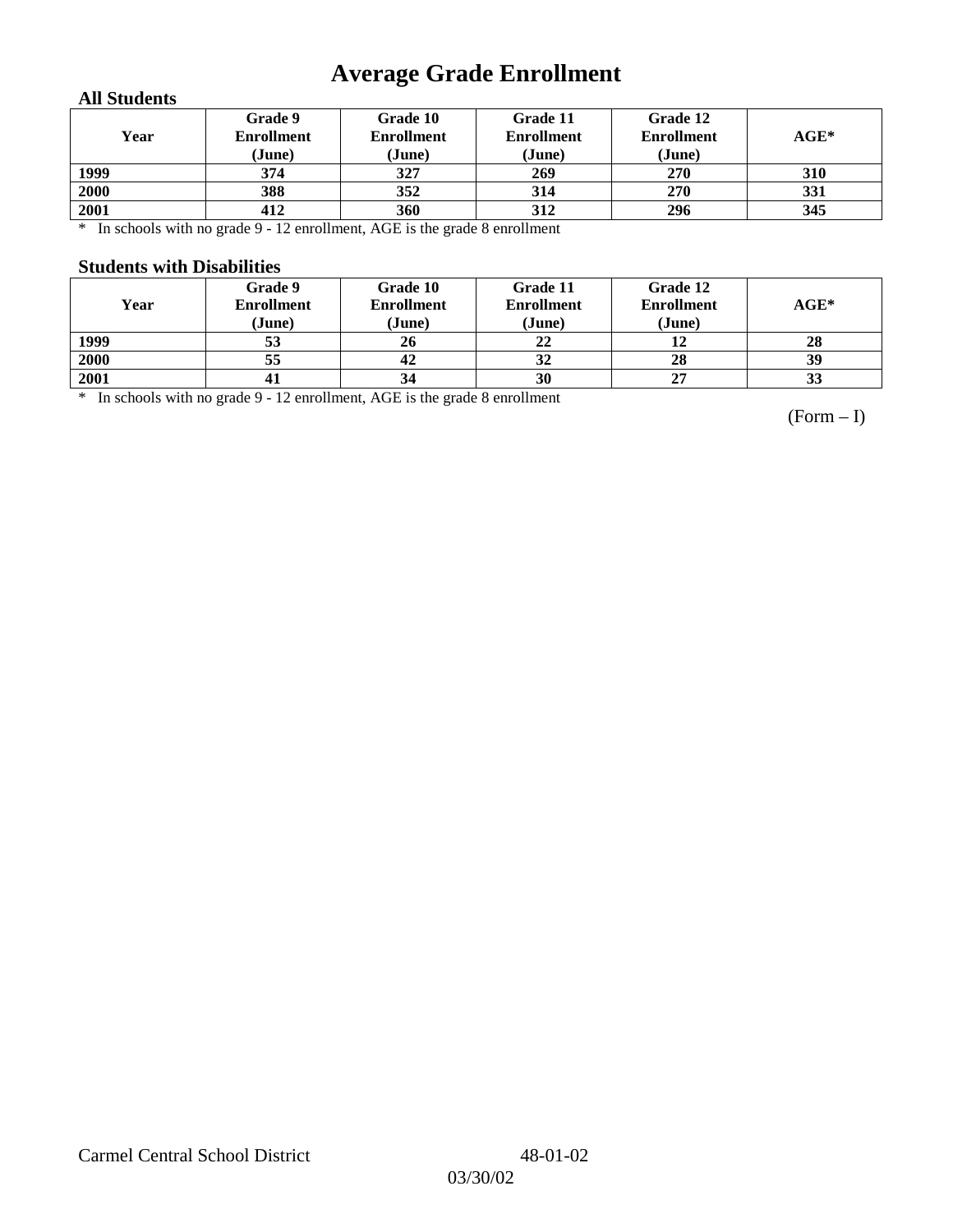|                                       | <b>All Students</b> |                             |                  | <b>Students with Disabilities</b> |                           |                  |  |  |
|---------------------------------------|---------------------|-----------------------------|------------------|-----------------------------------|---------------------------|------------------|--|--|
|                                       | 1999                | 2000                        | 2001             | 1999                              | 2000                      | 2001             |  |  |
| <b>Average Grade Enrollment (AGE)</b> | 310                 | 331                         | $\overline{345}$ | 28                                | $\overline{39}$           | $\overline{33}$  |  |  |
|                                       |                     | <b>Comprehensive French</b> |                  |                                   |                           |                  |  |  |
| <b>Number Tested</b>                  | 14                  | 16                          | 13               | $\mathbf{0}$                      | $\theta$                  | $\mathbf{0}$     |  |  |
| Number scoring 55 to 100              | $\overline{14}$     | 16                          | $\overline{13}$  | $\overline{0}$                    | $\overline{0}$            | $\overline{0}$   |  |  |
| Number scoring 65 to 100              | 14                  | 16                          | 13               | $\mathbf{0}$                      | $\mathbf{0}$              | $\mathbf{0}$     |  |  |
| Number scoring 85 to 100              | $\overline{11}$     | $\overline{12}$             | $\overline{9}$   | $\mathbf{0}$                      | $\mathbf{0}$              | $\mathbf{0}$     |  |  |
| Percentage of AGE Tested              | 5%                  | 5%                          | 4%               | 0%                                | 0%                        | 0%               |  |  |
| Percentage of AGE Scoring 55-100      | 5%                  | 5%                          | 4%               | 0%                                | 0%                        | 0%               |  |  |
| Percentage of AGE Scoring 65-100      | 5%                  | 5%                          | 4%               | 0%                                | 0%                        | 0%               |  |  |
| Percentage of AGE Scoring 85-100      | 4%                  | 4%                          | 3%               | $0\%$                             | $0\%$                     | $0\%$            |  |  |
| Percentage of Tested Scoring 65-100   | 100%                | 100%                        | 100%             | 0%                                | 0%                        | 0%               |  |  |
| <b>Comprehensive Italian</b>          |                     |                             |                  |                                   |                           |                  |  |  |
| Number Tested                         | 35                  | 61                          | 40               | 1                                 | 1                         | $\boldsymbol{0}$ |  |  |
| Number scoring 55 to 100              | 35                  | 61                          | 40               | $\overline{\overline{t}}$         | $\#$                      | $\boldsymbol{0}$ |  |  |
| Number scoring 65 to 100              | 35                  | 61                          | 40               | $\overline{\overline{H}}$         | $\overline{\overline{t}}$ | $\mathbf{0}$     |  |  |
| Number scoring 85 to 100              | $\overline{21}$     | $\overline{46}$             | $\overline{29}$  | $\overline{\overline{t}}$         | $\overline{\overline{t}}$ | $\overline{0}$   |  |  |
| Percentage of AGE Tested              | 11%                 | 18%                         | 12%              | $\frac{1}{2}$                     | $\overline{\#}$           | 0%               |  |  |
| Percentage of AGE Scoring 55-100      | 11%                 | 18%                         | 12%              | $\overline{\#}$                   | #                         | 0%               |  |  |
| Percentage of AGE Scoring 65-100      | 11%                 | 18%                         | 12%              | $\frac{1}{2}$                     | $\overline{\#}$           | 0%               |  |  |
| Percentage of AGE Scoring 85-100      | 7%                  | 14%                         | 8%               | $\#$                              | $\#$                      | 0%               |  |  |
| Percentage of Tested Scoring 65-100   | 100%                | 100%                        | 100%             | #                                 | $\#$                      | 0%               |  |  |
|                                       |                     | <b>Comprehensive German</b> |                  |                                   |                           |                  |  |  |
| Number Tested                         | $\overline{0}$      | $\mathbf{0}$                | $\boldsymbol{0}$ | $\mathbf{0}$                      | $\mathbf{0}$              | $\boldsymbol{0}$ |  |  |
| Number scoring 55 to 100              | $\mathbf{0}$        | $\mathbf{0}$                | $\overline{0}$   | $\overline{0}$                    | $\overline{0}$            | $\mathbf{0}$     |  |  |
| Number scoring 65 to 100              | $\overline{0}$      | $\overline{0}$              | $\overline{0}$   | $\overline{0}$                    | $\overline{0}$            | $\overline{0}$   |  |  |
| Number scoring 85 to 100              | $\overline{0}$      | $\overline{0}$              | $\overline{0}$   | $\overline{0}$                    | $\overline{0}$            | $\overline{0}$   |  |  |
| Percentage of AGE Tested              | 0%                  | 0%                          | 0%               | 0%                                | 0%                        | 0%               |  |  |
| Percentage of AGE Scoring 55-100      | 0%                  | 0%                          | 0%               | 0%                                | 0%                        | 0%               |  |  |
| Percentage of AGE Scoring 65-100      | 0%                  | 0%                          | 0%               | 0%                                | 0%                        | 0%               |  |  |
| Percentage of AGE Scoring 85-100      | 0%                  | 0%                          | 0%               | 0%                                | 0%                        | 0%               |  |  |
| Percentage of Tested Scoring 65-100   | 0%                  | 0%                          | $0\%$            | 0%                                | 0%                        | 0%               |  |  |
|                                       |                     | <b>Comprehensive Hebrew</b> |                  |                                   |                           |                  |  |  |
| Number Tested                         | $\boldsymbol{0}$    | $\boldsymbol{0}$            | $\boldsymbol{0}$ | $\mathbf{0}$                      | $\mathbf{0}$              | $\boldsymbol{0}$ |  |  |
| Number scoring 55 to 100              | $\overline{0}$      | $\overline{0}$              | $\overline{0}$   | $\overline{0}$                    | $\overline{0}$            | $\overline{0}$   |  |  |
| Number scoring 65 to 100              | $\mathbf{0}$        | $\mathbf{0}$                | $\Omega$         | $\mathbf{0}$                      | $\boldsymbol{0}$          | $\boldsymbol{0}$ |  |  |
| Number scoring 85 to 100              | $\overline{0}$      | $\overline{0}$              | $\overline{0}$   | $\overline{0}$                    | $\overline{0}$            | $\overline{0}$   |  |  |
| Percentage of AGE Tested              | $\overline{0\%}$    | 0%                          | 0%               | 0%                                | 0%                        | 0%               |  |  |
| Percentage of AGE Scoring 55-100      | 0%                  | 0%                          | 0%               | 0%                                | 0%                        | 0%               |  |  |
| Percentage of AGE Scoring 65-100      | 0%                  | 0%                          | 0%               | 0%                                | 0%                        | 0%               |  |  |
| Percentage of AGE Scoring 85-100      | 0%                  | 0%                          | 0%               | $0\%$                             | 0%                        | 0%               |  |  |
| Percentage of Tested Scoring 65-100   | 0%                  | 0%                          | 0%               | 0%                                | 0%                        | 0%               |  |  |

(Form –J)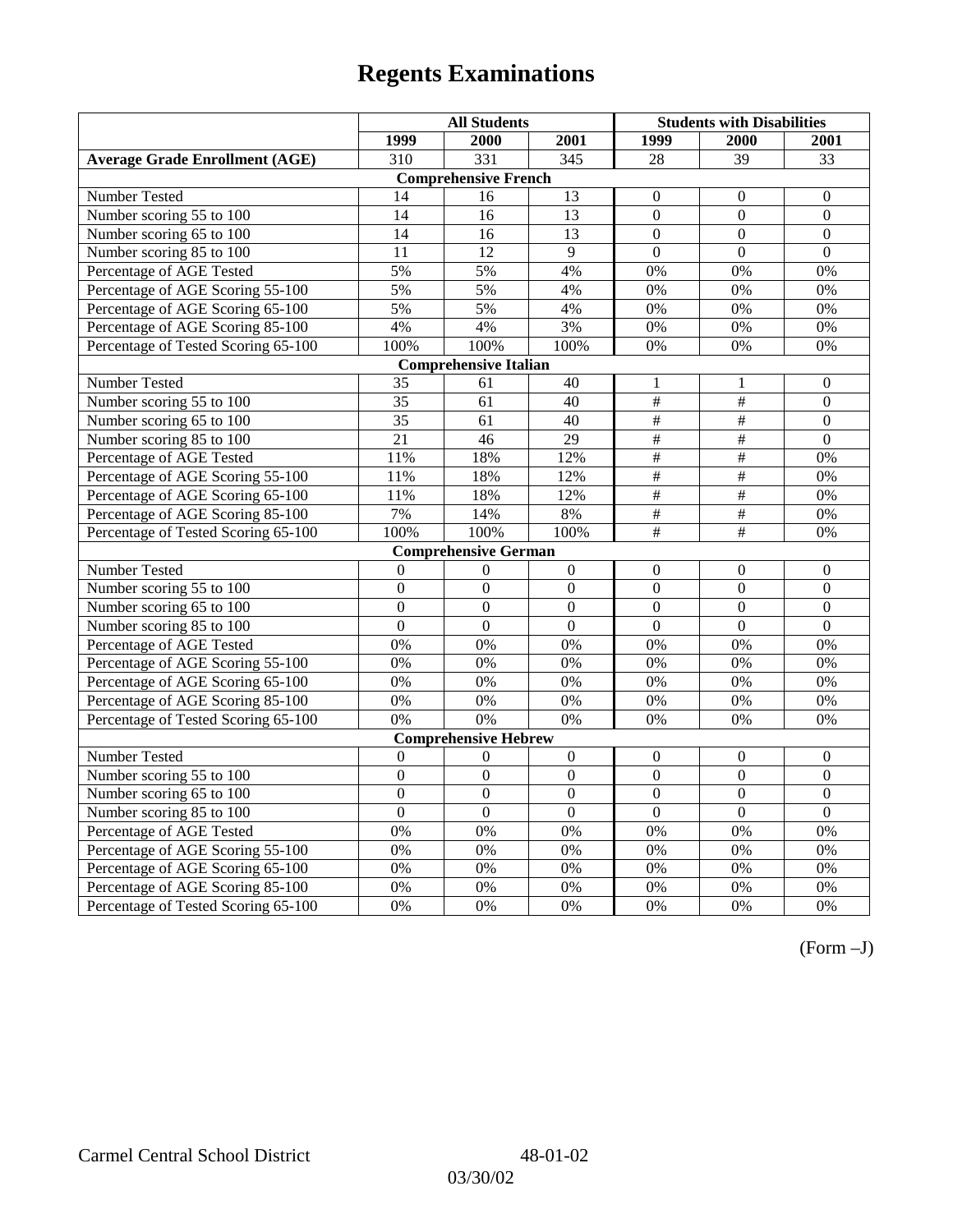|                                       |                | <b>All Students</b>        |          | <b>Students with Disabilities</b> |                |              |  |  |
|---------------------------------------|----------------|----------------------------|----------|-----------------------------------|----------------|--------------|--|--|
|                                       | 1999           | 2000                       | 2001     | 1999                              | 2000           | 2001         |  |  |
| <b>Average Grade Enrollment (AGE)</b> | 310            | 331                        | 345      | 28                                | 39             | 33           |  |  |
| <b>Comprehensive Spanish</b>          |                |                            |          |                                   |                |              |  |  |
| Number Tested                         | 136            | 112                        | 134      | $\overline{0}$                    | $\overline{2}$ | $\Omega$     |  |  |
| Number scoring 55 to 100              | 136            | 112                        | 134      | $\overline{0}$                    | #              | $\mathbf{0}$ |  |  |
| Number scoring 65 to 100              | 136            | 112                        | 134      | $\overline{0}$                    | #              | $\Omega$     |  |  |
| Number scoring 85 to 100              | 95             | 56                         | 111      | $\theta$                          | #              | $\Omega$     |  |  |
| Percentage of AGE Tested              | 44%            | 34%                        | 39%      | 0%                                | #              | 0%           |  |  |
| Percentage of AGE Scoring 55-100      | 44%            | 34%                        | 39%      | 0%                                | $\#$           | 0%           |  |  |
| Percentage of AGE Scoring 65-100      | 44%            | 34%                        | 39%      | 0%                                | #              | 0%           |  |  |
| Percentage of AGE Scoring 85-100      | 31%            | 17%                        | 32%      | 0%                                | #              | 0%           |  |  |
| Percentage of Tested Scoring 65-100   | 100%           | 100%                       | 100%     | 0%                                | #              | 0%           |  |  |
|                                       |                | <b>Comprehensive Latin</b> |          |                                   |                |              |  |  |
| Number Tested                         | 0              | 0                          | $\Omega$ | $\theta$                          | $\theta$       | $\mathbf{0}$ |  |  |
| Number scoring 55 to 100              | $\overline{0}$ | $\theta$                   | $\Omega$ | $\theta$                          | $\theta$       | $\Omega$     |  |  |
| Number scoring $65$ to $100$          | $\mathbf{0}$   | $\theta$                   | $\Omega$ | $\theta$                          | $\theta$       | $\Omega$     |  |  |
| Number scoring 85 to 100              | $\theta$       | $\theta$                   | $\Omega$ | $\Omega$                          | $\Omega$       | $\Omega$     |  |  |
| Percentage of AGE Tested              | 0%             | 0%                         | 0%       | 0%                                | 0%             | 0%           |  |  |
| Percentage of AGE Scoring 55-100      | 0%             | 0%                         | 0%       | 0%                                | 0%             | 0%           |  |  |
| Percentage of AGE Scoring 65-100      | 0%             | 0%                         | 0%       | 0%                                | 0%             | 0%           |  |  |
| Percentage of AGE Scoring 85-100      | 0%             | 0%                         | 0%       | 0%                                | $0\%$          | $0\%$        |  |  |
| Percentage of Tested Scoring 65-100   | 0%             | 0%                         | 0%       | 0%                                | 0%             | 0%           |  |  |

(Form – K)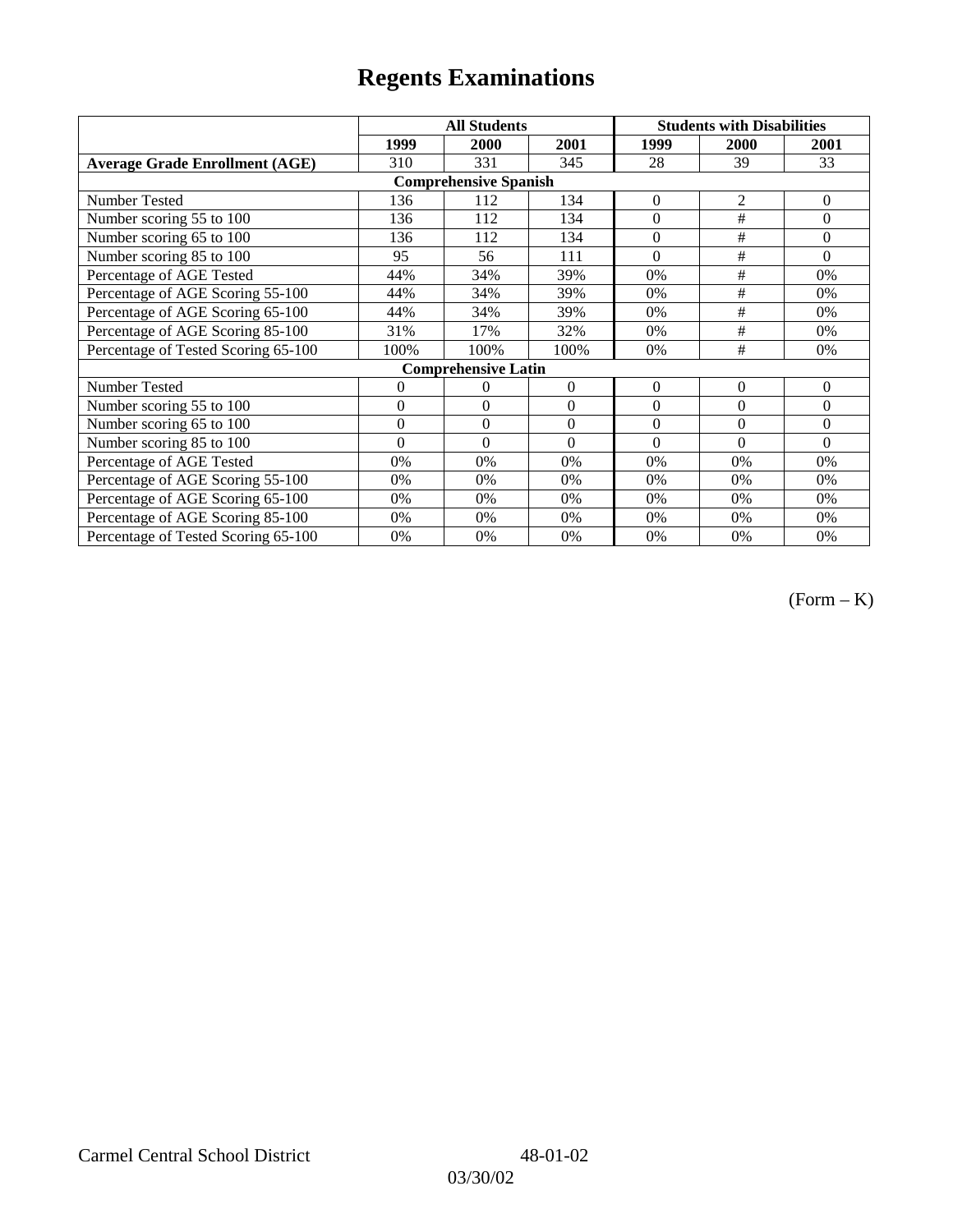|                                       | <b>All Students</b>                   |         |                | <b>Students with Disabilities</b> |                           |                  |  |  |
|---------------------------------------|---------------------------------------|---------|----------------|-----------------------------------|---------------------------|------------------|--|--|
|                                       | 1999                                  | 2000    | 2001           | 1999                              | 2000                      | 2001             |  |  |
| <b>Average Grade Enrollment (AGE)</b> | 310                                   | 331     | 345            | 28                                | 39                        | 33               |  |  |
|                                       |                                       | Math II |                |                                   |                           |                  |  |  |
| Number Tested                         | 314                                   | 262     | 319            | 5                                 | 3                         | $\mathbf{0}$     |  |  |
| Number scoring 55 to 100              | $\overline{277}$                      | 221     | 295            | $\overline{5}$                    | #                         | $\mathbf{0}$     |  |  |
| Number scoring 65 to 100              | 245                                   | 192     | 273            | 5                                 | $\overline{+}$            | $\boldsymbol{0}$ |  |  |
| Number scoring 85 to 100              | 103                                   | 82      | 130            | $\overline{0}$                    | #                         | $\mathbf{0}$     |  |  |
| Percentage of AGE Tested              | 101%                                  | 79%     | 92%            | 18%                               | $\overline{\#}$           | 0%               |  |  |
| Percentage of AGE Scoring 55-100      | 89%                                   | 67%     | 86%            | 18%                               | $\overline{\overline{}}$  | 0%               |  |  |
| Percentage of AGE Scoring 65-100      | 79%                                   | 58%     | 79%            | 18%                               | $\overline{\overline{t}}$ | 0%               |  |  |
| Percentage of AGE Scoring 85-100      | 33%                                   | 25%     | 38%            | 0%                                | #                         | 0%               |  |  |
| Percentage of Tested Scoring 65-100   | 78%                                   | 73%     | 86%            | 100%                              | $\overline{+}$            | 0%               |  |  |
| <b>Math III</b>                       |                                       |         |                |                                   |                           |                  |  |  |
| Number Tested                         | 165                                   | 236     | 199            | $\overline{0}$                    | $\mathbf{2}$              | $\mathbf{0}$     |  |  |
| Number scoring 55 to 100              | 151                                   | 201     | 173            | $\overline{0}$                    | #                         | $\mathbf{0}$     |  |  |
| Number scoring 65 to 100              | 139                                   | 193     | 169            | $\theta$                          | $\#$                      | $\mathbf{0}$     |  |  |
| Number scoring 85 to 100              | 62                                    | 83      | 66             | $\Omega$                          | $\#$                      | $\Omega$         |  |  |
| Percentage of AGE Tested              | 53%                                   | 71%     | 58%            | 0%                                | $\#$                      | 0%               |  |  |
| Percentage of AGE Scoring 55-100      | 49%                                   | 61%     | 50%            | 0%                                | $\overline{+}$            | 0%               |  |  |
| Percentage of AGE Scoring 65-100      | 45%                                   | 58%     | 49%            | 0%                                | $\overline{\#}$           | 0%               |  |  |
| Percentage of AGE Scoring 85-100      | 20%                                   | 25%     | 19%            | 0%                                | $\overline{+}$            | 0%               |  |  |
| Percentage of Tested Scoring 65-100   | 84%                                   | 82%     | 85%            | 0%                                | #                         | 0%               |  |  |
|                                       | Math B (first administered June 2001) |         |                |                                   |                           |                  |  |  |
| Number Tested                         |                                       |         | $\theta$       |                                   |                           | $\theta$         |  |  |
| Number scoring 55 to 100              |                                       |         | $\overline{0}$ |                                   |                           | $\Omega$         |  |  |
| Number scoring 65 to 100              |                                       |         | $\overline{0}$ |                                   |                           | $\mathbf{0}$     |  |  |
| Number scoring 85 to 100              |                                       |         | $\theta$       |                                   |                           | $\mathbf{0}$     |  |  |
| Percentage of AGE Tested              |                                       |         | 0%             |                                   |                           | 0%               |  |  |
| Percentage of AGE Scoring 55-100      |                                       |         | 0%             |                                   |                           | 0%               |  |  |
| Percentage of AGE Scoring 65-100      |                                       |         | 0%             |                                   |                           | 0%               |  |  |
| Percentage of AGE Scoring 85-100      |                                       |         | 0%             |                                   |                           | 0%               |  |  |
| Percentage of Tested Scoring 65-100   |                                       |         | 0%             |                                   |                           | 0%               |  |  |

 $(Form - L)$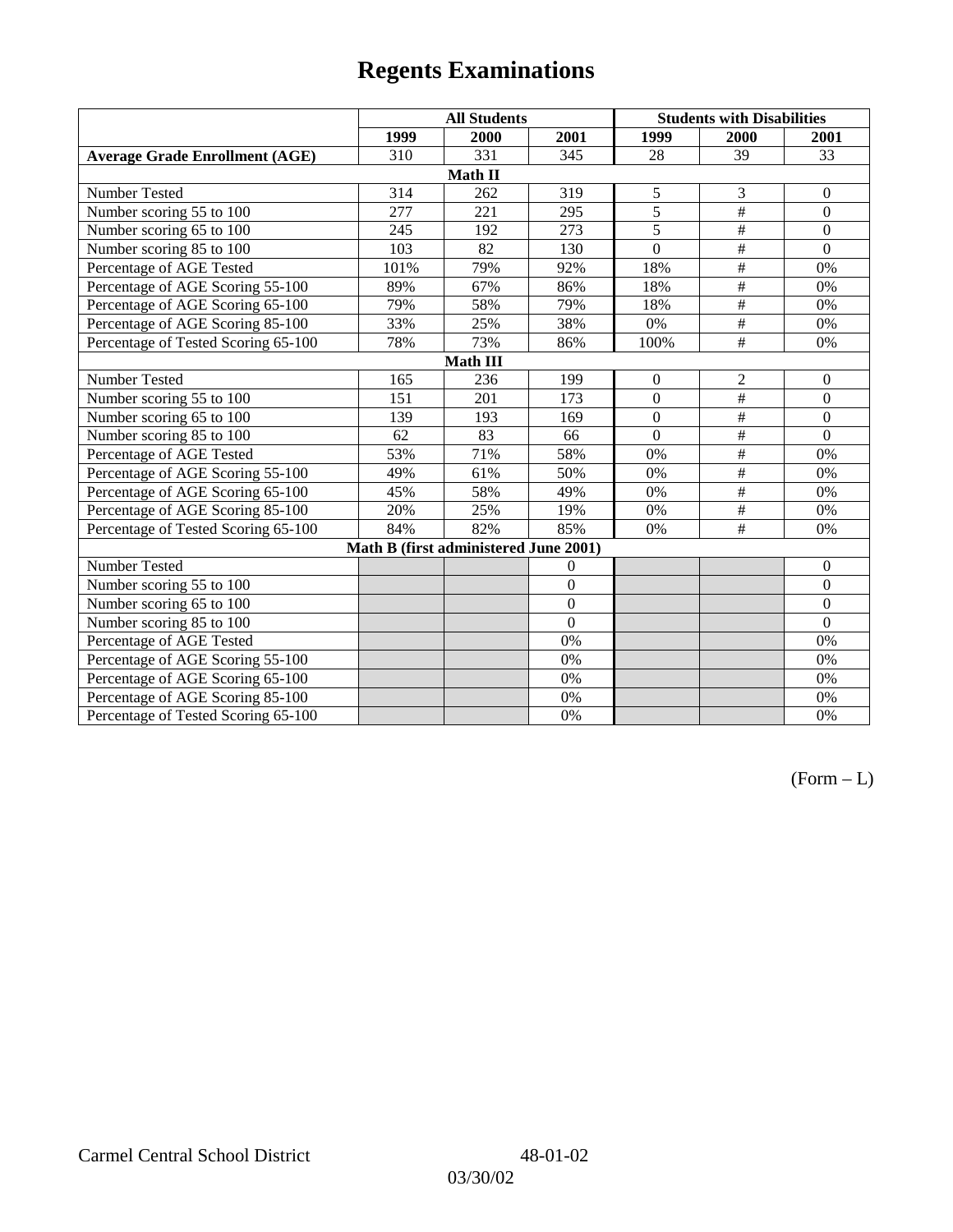|                                                                | <b>All Students</b> |                                                 |                 | <b>Students with Disabilities</b> |                 |                                                                           |  |  |
|----------------------------------------------------------------|---------------------|-------------------------------------------------|-----------------|-----------------------------------|-----------------|---------------------------------------------------------------------------|--|--|
|                                                                | 1999                | 2000                                            | 2001            | 1999                              | 2000            | 2001                                                                      |  |  |
| <b>Average Grade Enrollment (AGE)</b>                          | 310                 | $\overline{331}$                                | $\frac{1}{345}$ | 28                                | $\overline{39}$ | 33                                                                        |  |  |
| Earth Science (last administered January 2001)                 |                     |                                                 |                 |                                   |                 |                                                                           |  |  |
| Number Tested                                                  | 240                 | 347                                             | 20              | $\mathfrak{Z}$                    | 7               | 1                                                                         |  |  |
| Number scoring 55 to 100                                       | 225                 | 330                                             | 20              | $\overline{\#}$                   | 5               | $\overline{\#}$                                                           |  |  |
| Number scoring 65 to 100                                       | 200                 | 288                                             | 15              | $\overline{\#}$                   | 5               | $\overline{\ddot{}}$                                                      |  |  |
| Number scoring 85 to 100                                       | 63                  | 105                                             | $\mathbf{1}$    | $\overline{\#}$                   | $\overline{2}$  | $\#$                                                                      |  |  |
| Percentage of AGE Tested                                       | 77%                 | 105%                                            | 6%              | $\#$                              | 18%             | $\overline{\#}$                                                           |  |  |
| Percentage of AGE Scoring 55-100                               | 73%                 | 100%                                            | 6%              | $\overline{\#}$                   | 13%             | $\overline{\#}$                                                           |  |  |
| Percentage of AGE Scoring 65-100                               | 65%                 | 87%                                             | 4%              | $\overline{\#}$                   | 13%             | $\overline{\#}$                                                           |  |  |
| Percentage of AGE Scoring 85-100                               | 20%                 | 32%                                             | $0\%$           | $\overline{\#}$                   | 5%              | $\overline{\#}$                                                           |  |  |
| Percentage of Tested Scoring 65-100                            | 83%                 | 83%                                             | 75%             | $\#$                              | 71%             | $\#$                                                                      |  |  |
| Physical Setting: Earth Science (first administered June 2001) |                     |                                                 |                 |                                   |                 |                                                                           |  |  |
| Number Tested                                                  |                     |                                                 | 316             |                                   |                 | 30                                                                        |  |  |
| Number scoring 55 to 100                                       |                     |                                                 | 301             |                                   |                 | 20                                                                        |  |  |
| Number scoring 65 to 100                                       |                     |                                                 | 288             |                                   |                 | 15                                                                        |  |  |
| Number scoring 85 to 100                                       |                     |                                                 | 141             |                                   |                 | $\mathbf{1}$                                                              |  |  |
| Percentage of AGE Tested                                       |                     |                                                 | 92%             |                                   |                 | 91%                                                                       |  |  |
| Percentage of AGE Scoring 55-100                               |                     |                                                 | 87%             |                                   |                 | 61%                                                                       |  |  |
| Percentage of AGE Scoring 65-100                               |                     |                                                 | 83%             |                                   |                 | 45%                                                                       |  |  |
| Percentage of AGE Scoring 85-100                               |                     |                                                 | 41%             |                                   |                 | 3%                                                                        |  |  |
| Percentage of Tested Scoring 65-100                            |                     |                                                 | 91%             |                                   |                 | 50%                                                                       |  |  |
|                                                                |                     | <b>Biology (last administered January 2001)</b> |                 |                                   |                 |                                                                           |  |  |
| Number Tested                                                  | 269                 | 250                                             | 13              | $\overline{\mathcal{A}}$          | 5               | $\boldsymbol{0}$                                                          |  |  |
| Number scoring 55 to 100                                       | 263                 | 241                                             | 13              | $\#$                              | $\overline{4}$  | $\mathbf{0}$                                                              |  |  |
| Number scoring 65 to 100                                       | 254                 | 227                                             | 8               | $\#$                              | 3               | $\theta$                                                                  |  |  |
| Number scoring 85 to 100                                       | 92                  | 88                                              | $\Omega$        | $\overline{\#}$                   | $\overline{2}$  | $\Omega$                                                                  |  |  |
| Percentage of AGE Tested                                       | 87%                 | 76%                                             | 4%              | $\overline{\#}$                   | 13%             | 0%                                                                        |  |  |
| Percentage of AGE Scoring 55-100                               | 85%                 | 73%                                             | 4%              | $\#$                              | 10%             | 0%                                                                        |  |  |
| Percentage of AGE Scoring 65-100                               | 82%                 | 69%                                             | 2%              | $\#$                              | 8%              | 0%                                                                        |  |  |
| Percentage of AGE Scoring 85-100                               | 30%                 | 27%                                             | 0%              | $\overline{\#}$                   | 5%              | 0%                                                                        |  |  |
| Percentage of Tested Scoring 65-100                            | 94%                 | 91%                                             | 62%             | #                                 | 60%             | 0%                                                                        |  |  |
| <b>Chemistry</b>                                               |                     |                                                 |                 |                                   |                 |                                                                           |  |  |
| Number Tested                                                  | 169                 | 223                                             | 179             | $\mathbf{1}$                      | $\mathbf{2}$    | 1                                                                         |  |  |
| Number scoring 55 to 100                                       | 167                 | 210                                             | 176             | $\overline{\#}$                   | $\overline{\#}$ | $\overline{\#}$                                                           |  |  |
| Number scoring 65 to 100                                       | 147                 | 189                                             | 158             | $\frac{1}{2}$                     | $\frac{1}{2}$   | $\frac{1}{2}$                                                             |  |  |
| Number scoring 85 to 100                                       | 62                  | 70                                              | 55              | $\#$                              | $\#$            | $\#$                                                                      |  |  |
| Percentage of AGE Tested                                       | 55%                 | 67%                                             | 52%             | $\#$                              | $\#$            | $\#$                                                                      |  |  |
| Percentage of AGE Scoring 55-100                               | 54%                 | 63%                                             | 51%             | $\#$                              | #               | #                                                                         |  |  |
| Percentage of AGE Scoring 65-100                               | 47%                 | 57%                                             | 46%             | $\overline{\#}$                   | $\overline{\#}$ | $\overline{\#}$                                                           |  |  |
| Percentage of AGE Scoring 85-100                               | 20%                 | 21%                                             | 16%             | $\frac{1}{2}$                     | $\frac{1}{2}$   | $\overline{\#}$                                                           |  |  |
| Percentage of Tested Scoring 65-100                            | 87%                 | 85%                                             | 88%             | $\#$                              | $\overline{+}$  | $\overline{+}$<br>$\Gamma$ <sub><math>\alpha</math></sub><br>$\mathbf{M}$ |  |  |

(Form – M)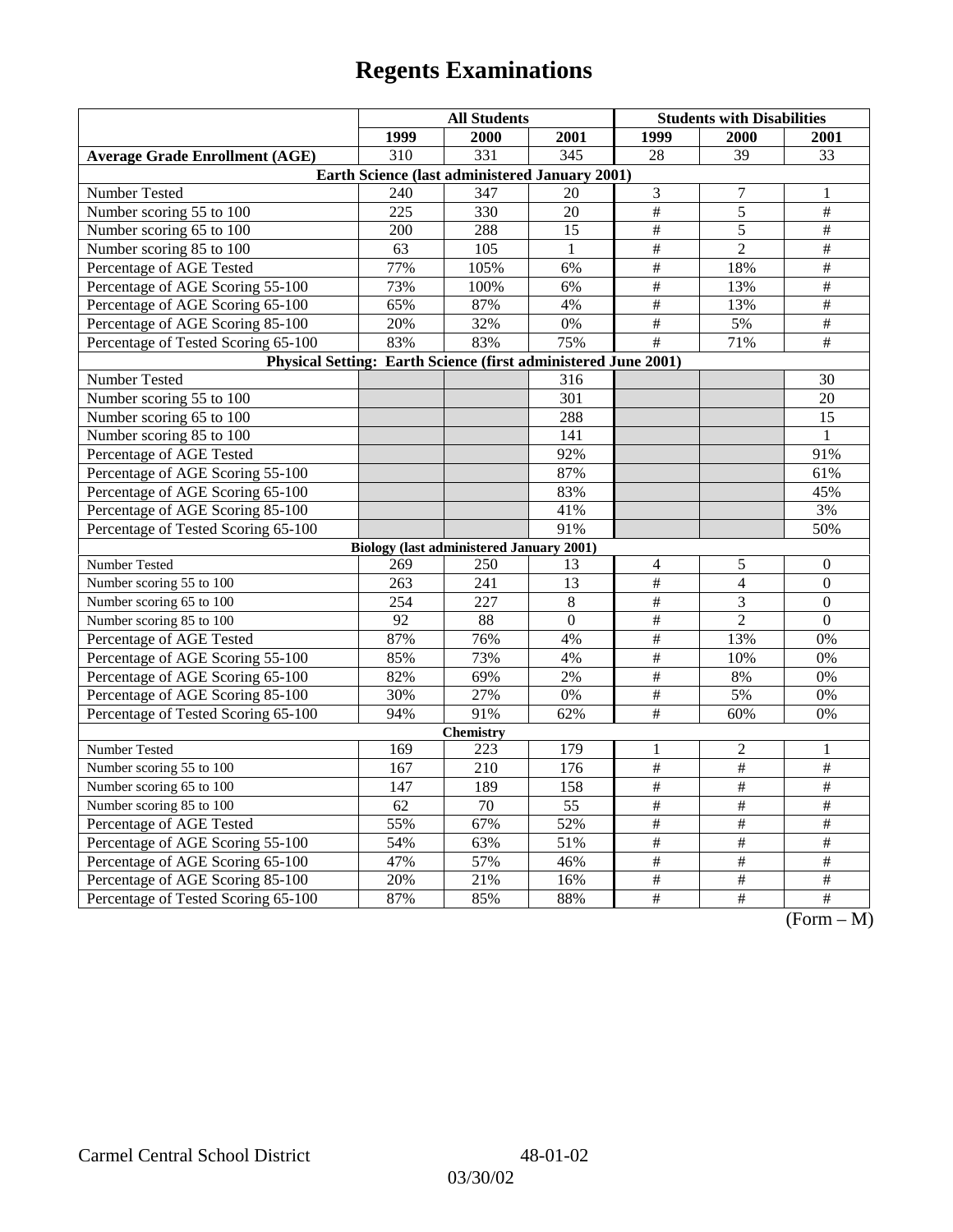|                                                   | <b>All Students</b> |      |      | <b>Students with Disabilities</b> |      |          |  |  |
|---------------------------------------------------|---------------------|------|------|-----------------------------------|------|----------|--|--|
|                                                   | 1999                | 2000 | 2001 | 1999                              | 2000 | 2001     |  |  |
| <b>Average Grade Enrollment (AGE)</b>             | 310                 | 331  | 345  | 28                                | 39   | 33       |  |  |
| Living Environment (first administered June 2001) |                     |      |      |                                   |      |          |  |  |
| Number Tested                                     |                     |      | 284  |                                   |      | 8        |  |  |
| Number scoring 55 to 100                          |                     |      | 284  |                                   |      | 8        |  |  |
| Number scoring 65 to 100                          |                     |      | 279  |                                   |      | 8        |  |  |
| Number scoring 85 to 100                          |                     |      | 95   |                                   |      |          |  |  |
| Percentage of AGE Tested                          |                     |      | 82%  |                                   |      | 24%      |  |  |
| Percentage of AGE Scoring 55-100                  |                     |      | 82%  |                                   |      | 24%      |  |  |
| Percentage of AGE Scoring 65-100                  |                     |      | 81%  |                                   |      | 24%      |  |  |
| Percentage of AGE Scoring 85-100                  |                     |      | 28%  |                                   |      | 3%       |  |  |
| Percentage of Tested Scoring 65-100               |                     |      | 98%  |                                   |      | 100%     |  |  |
| <b>Physics</b>                                    |                     |      |      |                                   |      |          |  |  |
| Number Tested                                     | 53                  | 73   | 68   | $\mathbf{0}$                      | 1    | $\theta$ |  |  |
| Number scoring 55 to 100                          | 51                  | 73   | 68   | $\Omega$                          | #    | $\theta$ |  |  |
| Number scoring 65 to 100                          | 51                  | 68   | 64   | $\Omega$                          | #    | $\theta$ |  |  |
| Number scoring 85 to 100                          | 18                  | 25   | 28   | $\Omega$                          | #    | $\Omega$ |  |  |
| Percentage of AGE Tested                          | 17%                 | 22%  | 20%  | 0%                                | #    | 0%       |  |  |
| Percentage of AGE Scoring 55-100                  | 16%                 | 22%  | 20%  | 0%                                | #    | 0%       |  |  |
| Percentage of AGE Scoring 65-100                  | 16%                 | 21%  | 19%  | 0%                                | #    | 0%       |  |  |
| Percentage of AGE Scoring 85-100                  | 6%                  | 8%   | 8%   | 0%                                | #    | 0%       |  |  |
| Percentage of Tested Scoring 65-100               | 96%                 | 93%  | 94%  | 0%                                | #    | 0%       |  |  |

 $(Form - N)$